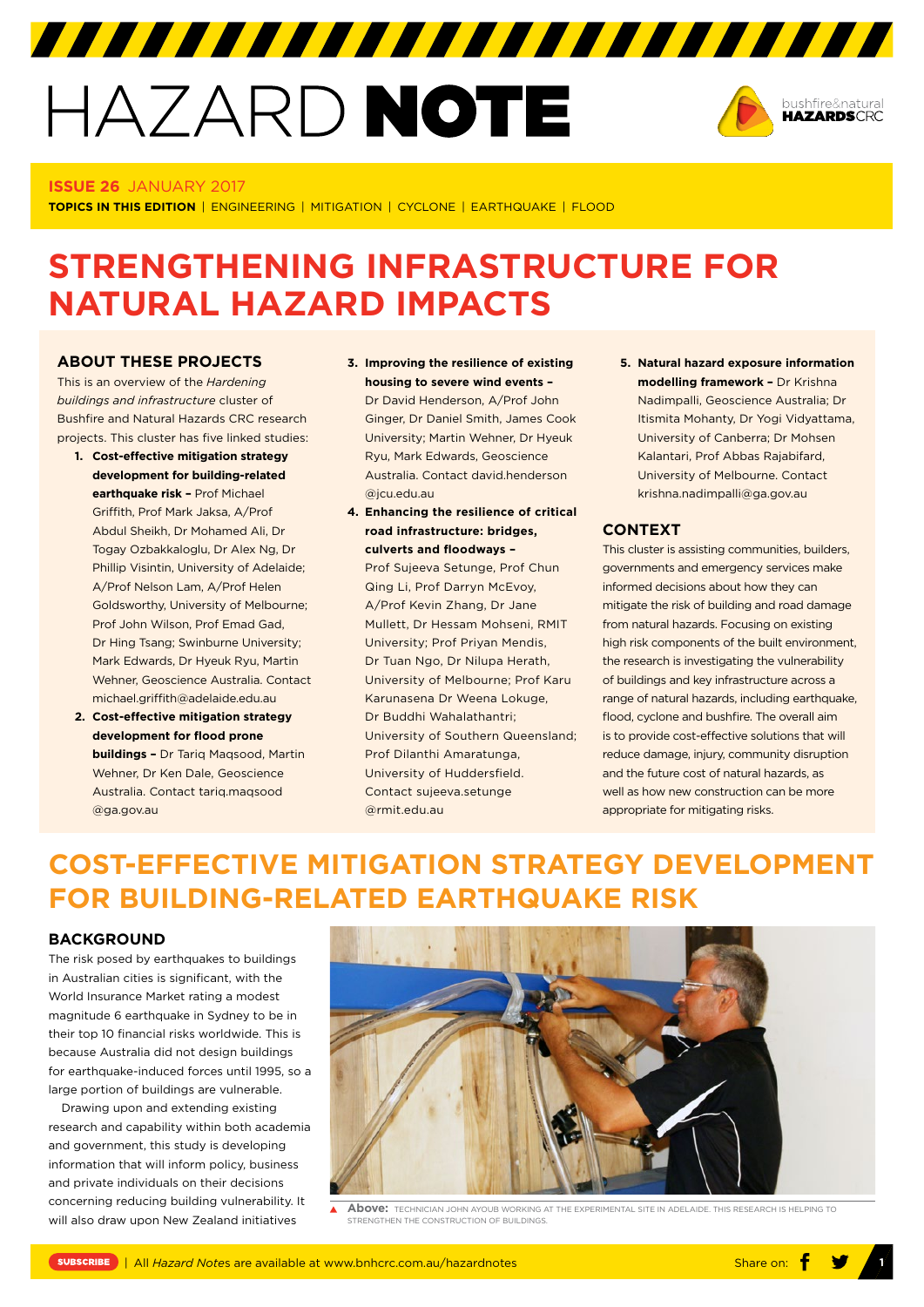

that make use of local planning as an instrument for effecting mitigation.

#### **RESEARCH ACTIVITY**

This study is investigating the relative vulnerabilities to earthquake for the most common forms of building construction across the country, as well as learning from the Christchurch experience to find out what retrofitting techniques did and did not work. These Christchurch examples will be used as a starting point to develop economically feasible retrofitting options for Australian buildings. Proof of concept testing has been conducted on some of the most promising retrofit techniques.

Damage and economic loss models have been used to undertake a risk assessment case study of the Melbourne metropolitan

area. Recommendations for retrofit guidelines and policy will be developed based on the evidence gathered.

While the overall focus of the project is on buildings, many of the outputs will also be relevant for other infrastructure such as bridges, roads and ports.

#### **RESEARCH OUTCOMES**

At the invitation of the South Australian Department of Planning, Transport and Infrastructure the team was provided access to test brick cavity walls and chimneys in four unreinforced masonry houses that have since been demolished as part of the South Australian Government's South Road Corridor project in Adelaide. Information collected from the testing will enable fragility curves to be developed for such buildings.

Studies on lightly reinforced concrete walls are also being conducted. Experimental works have been undertaken to assess the global out-of-plane buckling and the local buckling of vertical reinforcement failure mechanisms of reinforced concrete walls, and the general instability failures of lightly reinforced concrete walls. An analytical study is currently being undertaken to develop a model for the fragility of such walls.

Results from this project are being utilised by the *Decision support system for assessment of policy and planning investment* project, led by Prof Holger Maier, which will aid in the development of consistent national policies for the application of seismic design of new buildings and retrofit of existing buildings.

## **COST-EFFECTIVE MITIGATION STRATEGY DEVELOPMENT FOR FLOOD PRONE BUILDINGS**

#### **BACKGROUND**

During the 2011 and 2013 Queensland floods, many buildings were damaged due to inappropriate development on floodplains and a legacy of high risk building stock in flood prone areas. While the vulnerability and associated flood risk is being reduced for newer construction by adopting new building standards, building controls and land use planning, existing buildings are still prone to flood damage. This project is targeted at assessing mitigation strategies to reduce the vulnerability of these existing residential buildings, and is developing the evidence base required to inform decision making on the mitigation of the flood risk posed by the most vulnerable houses. This evidence base will assist both government policy makers and property owners by providing information on the cost-effectiveness of mitigation strategies involving alterations to existing buildings.

#### **RESEARCH ACTIVITY**

Existing building schema have been assessed, both national and internationally. This led to the development of a new building classification schema to categorise residential buildings into a range of typical storey types. This is a fundamental shift from describing the complete building as an entity to one that focuses on subcomponents. The proposed schema divides each building into the sub-elements of foundations, bottom floor, upper floors (if any) and roof to describe its vulnerability. This approach makes it possible to assess the vulnerability of structures with different usage and/or construction



**Left:** MANY OF OUR HOUSES ARE LOCATED IN FLOOD PRONE AREAS, AND THIS STUDY IS DEVELOPING MITIGATION STRATEGIES FOR DIFFERENT BUILDING TYPES. PHOTO: VICTORIA SES

material used in different floors, and also to assess the vulnerability of tall structures with basements where only basements and/or bottom floors are expected to be inundated.

A further literature review investigated existing mitigation strategies, looking at evaluating strategies that will suit Australian building types and typical catchment behaviours. The mitigation options assessed were elevation, relocation, dry flood-proofing, wet flood-proofing and flood barriers. Costing of mitigation options for a number of building types have also been undertaken.

#### **RESEARCH OUTCOMES**

A flood-proofing matrix has been developed to assess appropriate strategies for the five selected building types. Elevation of a structure is one of the most common mitigation strategies, while relocation of a building is the most dependable. Unsurprisingly, relocation is generally the most expensive.

Dry flood-proofing consists of measures to seal the portion of a structure that is below the expected flood level to make it

substantially impenetrable to floodwaters. Dry flood-proofing is generally not recommended in flood depths exceeding one metre, and may also be inappropriate for light timber frame structures, structures with raised timber floors and structures which are not in good condition that may not be able to withstand the forces exerted by floodwater.

Wet flood-proofing includes modifying the building by replacing existing building components with more water-resistant materials, adapting to the flood hazard by raising key services and utilities to a higher level and installing flood openings to equalise the pressure exerted by floodwaters on the interior and exterior of the building – reducing the chance of building failure.

Flood barriers can be permanent or temporary, and are built around a single building. Flood barriers may be inappropriate for structures with raised floors because of the high cost of barriers for height more than 1m.

All appropriate strategies have been costed for the selected building types through the engagement of quantity surveying specialists.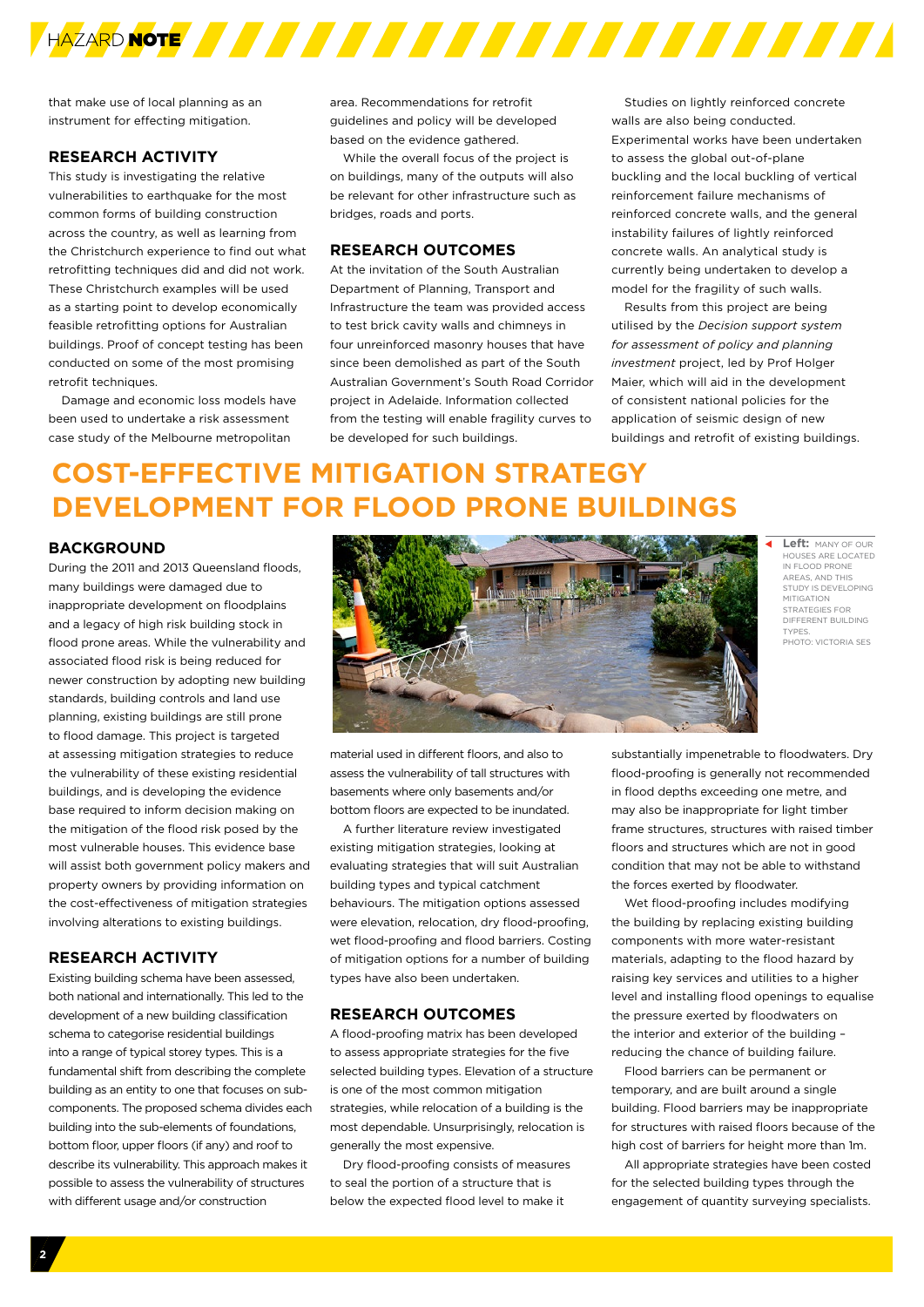

## **IMPROVING THE RESILIENCE OF EXISTING HOUSING TO SEVERE WIND EVENTS**



**Above:** THE TEAM ON DEPLOYMENT NEAR COOKTOWN IN QUEENSLAND TO ASSESS CYCLONE *NATHAN* IN 2015. PHOTO: DANIEL SMITH.

#### **BACKGROUND**

Typically, older Australian houses built prior to the mid 1980s do not offer the same level of performance and protection during severe wind as houses constructed to contemporary building standards. Given that these older houses will represent the bulk of the housing stock for many decades to come, practical structural upgrading solutions based on the latest research will make a significant improvement to housing performance and to the economic and social well-being of the community.

This project is developing the evidence base for risk mitigation by devising simple practical and economic upgrading options for existing houses. The outcomes will promote retrofit investment by homeowners and provide a basis for incentives to encourage this action through insurance and government initiatives. The importance of homeowners incorporating mitigation measures to reduce risk has been

highlighted with the release of the Northern Australia Insurance Premiums Taskforce's report in March 2016.

#### **RESEARCH ACTIVITY**

A number of cyclones and thunderstorms have been analysed, with the team conducting reports following cyclones *Nathan*, *Marcia* and *Olwyn* in 2015, as well as a severe thunderstorm in Brisbane in November 2014.

Storms outside of the tropics are also the focus of the study, with the team conducting surveys in Adelaide and Canberra. In Adelaide, 16 houses that were due to be demolished were surveyed and their connection details and structural systems recorded, providing valuable data. The performance of aged timber connections is not well understood, and examples were collected to be performance tested in the laboratory.

The geometry of houses in south east Australia is the least understood, and to address this the team undertook a desktop examination using aerial imagery and Google Street View of 467 houses in Canberra to determine the most common geometries from houses constructed in the 1960s. Houses that are obviously constructed at a later date or original houses that have undergone obvious alterations, such as extensions, were excluded.

The team has also collaborated with the insurance company Suncorp to analyse 25,000 insurance claims from cyclones *Larry* (2006) and *Yasi* (2011), with the purpose of gaining a better understanding of the drivers of cyclone damage.

#### **RESEARCH OUTCOMES**

For cyclones *Nathan*, *Marcia* and *Olwyn*, observed wind speed was lower than the speed housing is designed for in each area in most cases, but significant structural damage occurred from *Marcia* and the Brisbane thunderstorm. Hail damage was considerable in Brisbane, while water entry caused the most damage during *Olwyn*.

Wind loads on the roof of representative houses were obtained from a wind tunnel model study carried out in a boundary layer wind tunnel. The pressure fluctuations on the roof system (e.g. batten to rafter and rafter to top plate) are being analysed and tested in detail to inform understanding of roof performance, potential failure modes and opportunities to implement retrofit options.

A webinar series has also been piloted, allowing home owners to understand the importance of of making appropriate decisions at various stages of the building process, and providing information on various aspects of building to resist wind loads for builders, certifiers and designers to become aware of issues that have caused failures previously.

## **ENHANCING RESILIENCE OF CRITICAL ROAD INFRASTRUCTURE: BRIDGES, CULVERTS AND FLOODWAYS**

#### **BACKGROUND**

Natural hazards cause major damage to road networks, with hundreds of millions of dollars spent in recent years to repair damage. A major gap in the current research is the lack of assessment techniques and tools to inform assessment of the vulnerability of this infrastructure, and to focus resilience efforts to enhance both community and structural resilience. This project is developing tools and techniques

to enhance the resilience of roads to floods, bushfires and earthquakes.

#### **RESEARCH ACTIVITY**

The study is undertaking research to:

- Advance the understanding of the factors required for quantifying impact of hazards on road structures.
- Understand failure mechanisms under different hazards and vulnerable structural forms, with

structures grouped according to vulnerability.

Case studies have been completed and numerical analyses have been conducted to understand the vulnerability of roads to different hazards.

#### **RESEARCH OUTCOMES**

Case studies have been utilised to develop and demonstrate vulnerability modelling methodology to road infrastructure.